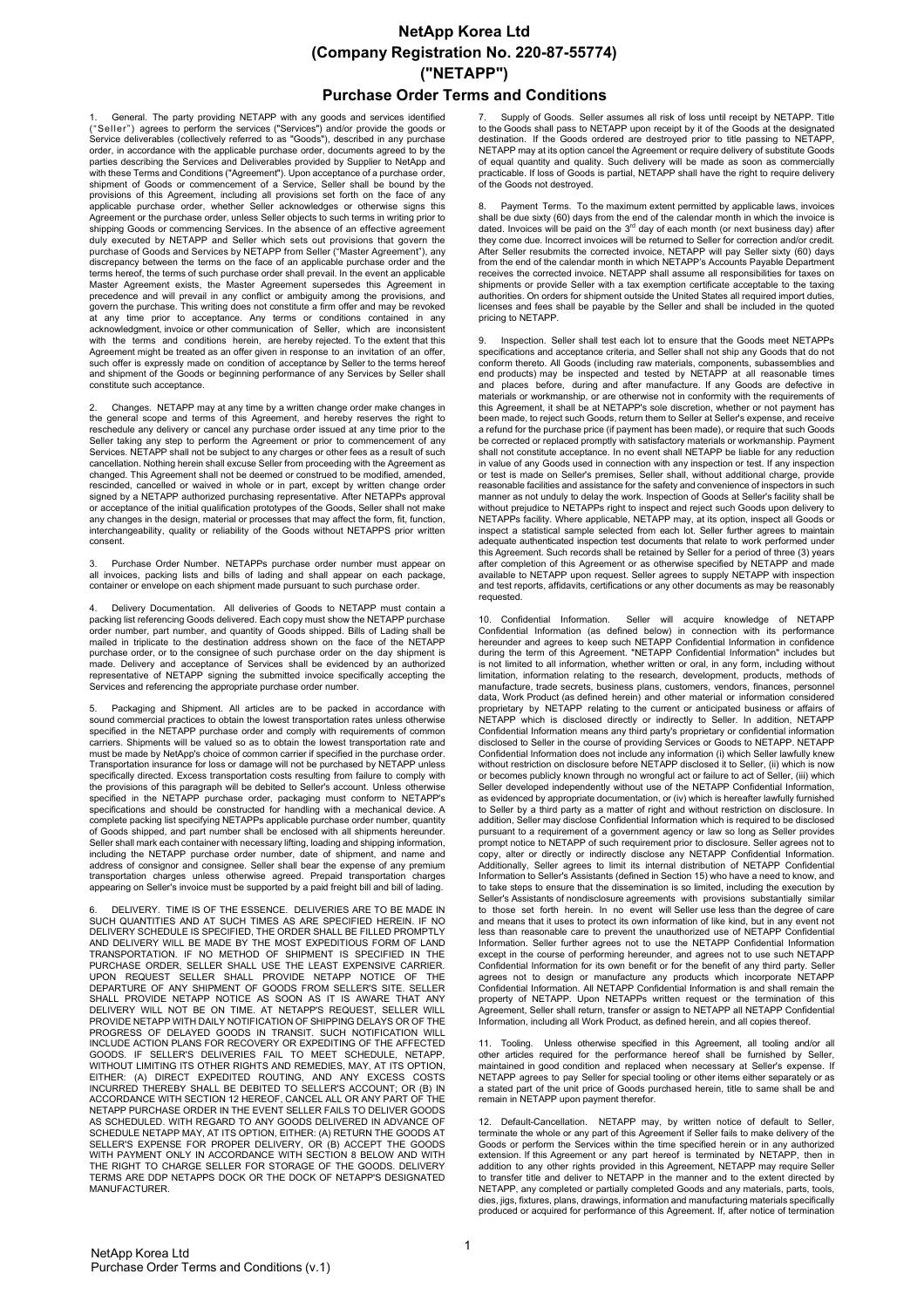## **NetApp Korea Ltd (Company Registration No. 220-87-55774) ("NETAPP")**

### **Purchase Order Terms and Conditions**

of the Agreement under the provisions of this Section 12, it is determined for any reason that Seller was not in default or that the default was excusable, the rights and obligations of the parties shall be the same as if the notice of termination had been issued pursuant to Section 13 hereof. The rights and remedies of NETAPP provided in this Section 12 shall not be exclusive and are in addition to any other rights and remedies provided by law or under this Agreement.

13. TERMINATION. THIS AGREEMENT MAY BE TERMINATED IN WHOLE OR IN PART AT ANY TIME BY NETAPP FOR TIS OWN CONVENIENCE. ANY SUCH<br>TERMINATION WILL NOT BE CONSTRUED AS A CANCELLATION FOR BREACH.<br>NETAPP'S EXCLUSIVE LIABILITY AND SELLER'S EXCLUSIVE REMEDY FOR<br>SUCH TERMINATION WILL BE AS FOLLOW LABOR AND MATERIALS COSTS INCURRED BY SELLER IN CONNECTION WITH THE ASSEMBLY OF ANY GOODS THAT ARE PARTIALLY COMPLETED AS OF THE EFFECTIVE DATE OF CANCELLATION; AND (C) NETAPP WILL PAY SELLER FOR THE COSTS OF COMPONENTS AND OTHER MATERIALS PROCURED BY SELLER SPECIFICALLY ON ACCOUNT OF THE CANCELLED AGREEMENTS IF SUCH COMPONENTS CANNOT BE DIVERTED BY SELLER TO ANOTHER USE. IN NO<br>EVENT WILL NETAPPS LIABILITY IN THE AGGREGATE EXCEED THE TOTAL<br>PRICE WHICH WOULD HAVE BEEN PAID HEREUNDER FOR THE WORK HAD<br>IT NOT BEEN TERMINATED. NOTWITHSTANDI EXTENT SUCH TERMINATION INVOLVES MATERIALS SELLER NORMALLY MANUFACTURES OR SUPPLY FOR DISTRIBUTION TO OTHER CUSTOMERS, MANUFACTURES OR SUPPLY FOR DISTRIBUTION TO OTHER CUSTOMERS,<br>AND NOT SPECIFICALLY MANUFACTURED TO THIS AGREEMENT, NETAPPS<br>EXCLUSIVE LIABILITY AND SELLER'S EXCLUSIVE REMEDY WILL BE PAYMENT<br>FOR FINISHED GOODS AND SERVICES DEL PAYABLE IF NOTICE OF CANCELLATION IS GIVEN OR DEEMED TO BE GIVEN AT<br>LEAST THIRTY (30) DAYS BEFORE THE SCHEDULED SHIPMENT DATE. PRIOR<br>TO NETAPPS PAYMENT, NETAPP MAY AUDIT SELLER'S RECORDS AT<br>REASONABLE TIMES OR REQUIRE SELL THE DATE OF RECEIPT OF TERMINATION NOTICE.

14. NETAPPs Property. Title and property furnished to Seller by NETAPP or paid for<br>by NETAPP shall remain with NETAPP. Seller shall not alter or use such property for<br>any purpose other than that specified by NETAPP, or fo the prior written consent of NETAPP. Seller shall keep adequate records of such property and such records shall be made available to NETAPP upon request, and shall store, protect, preserve, repair and maintain such property in accordance with sound commercial practice, all at Seller's expense. Unless otherwise agreed to by NETAPP, Seller shall insure NETAPPs interest in such material against loss or damage by reason of fire (including extended coverage), flood, accident, theft, riot or civil commotion. In the event that NETAPPs property becomes lost or damaged to any extent while in Seller's possession, Seller agrees to indemnify NETAPP or replace such property at Seller's expense, in accordance with NETAPPs request. At the completion or termination of this Agreement, Seller shall request disposition instructions for all such property or the remainder thereof, whether in its original form or in semi-processed form. Seller agrees to make such property available as directed by NETAPP, including preparation, packaging and shipping. The use of NETAPP's name, logo or reference to any association or partnership is expressly prohibited without NETAPP's written permission.

15. Independent Contractor. NETAPP is interested only in the results obtained under this Agreement; the manner and means of achieving the results are subject to Seller's sole control. Seller is an independent contractor for all purposes, without express or implied authority to bind NETAPP by contract or otherwise. Neither Seller nor its employees, agents or subcontractors ("Seller's Assistants") are agents or employees of NETAPP, and therefore are not entitled to any employee benefits of NETAPP, including but not limited to, any type of insurance. Seller shall be responsible for all costs and expenses incident to performing its obligations under this Agreement and shall provide Seller's own supplies and equipment.

16. Ownership of Work Product. For purposes of this Agreement, "Work Product" shall include, without limitation, all designs, discoveries, creations, works, devices, masks, models, work in progress, Service deliverables, inventions, products, computer programs, procedures, improvements, developments, drawings, notes, documents, business processes, information and materials made, conceived or developed by Seller<br>alone or with others which result from or relate to the Services performed hereunder.<br>Standard Goods manufactured by Seller and sold to N Product shall at all times be and remain the sole and exclusive property of NETAPP. SELLER HEREBY AGREES TO ASSIGN AND TRANSFER TO NETAPP AND DOES HEREBY ASSIGN AND TRANSFER TO NETAPP ALL OF ITS WORLDWIDE RIGHT,<br>TITLE AND INTEREST IN AND TO THE WORK PRODUCT INCLUDING ALL<br>ASSOCIATED INTELLECTUAL PROPERTY RIGHTS. NETAPP WILL HAVE THE SOLE RIGHT TO DETERMINE THE TREATMENT OF ANY WORK PRODUCT,<br>INCLUDING THE RIGHT TO KEEP IT AS TRADE SECRET, EXECUTE AND FILE<br>PATENT APPLICATIONS ON IT, TO USE AND DISCLOSE IT WITHOUT PRIOR<br>PATENT APPLICATION, TO FILE REGIST TRADEMARK IN ITS OWN NAME OR TO FOLLOW ANY OTHER PROCEDURE THAT<br>NETAPP DEEMS APPROPRIATE. SELLER AGREES: (A) TO DISCLOSE<br>PROMPTLY IN WRITING TO NETAPP ALL WORK PRODUCT IN ITS POSSESSION; (B) TO ASSIST NETAPP IN EVERY REASONABLE WAY, AT NETAPPS EXPENSE, TO SECURE, PERFECT, REGISTER, APPLY FOR, MAINTAIN, AND DEFEND FOR NETAPPS BENEFIT ALL COPYRIGHTS, PATENT RIGHTS, MASK WORK RIGHTS, TRADE SECRET RIGHTS, AND ALL OTHER PROPRIETARY RIGHTS OR STATUTORY PROTECTIONS IN AND TO THE WORK PRODUCT IN NETAPP'S

NAME AS IT DEEMS APPROPRIATE; AND (C) TO OTHERWISE TREAT ALL WORK<br>PRODUCT AS NETAPP CONFIDENTIAL INFORMATION AS DESCRIBED ABOVE. These obligations to disclose, assist, execute and keep confidential survive the<br>expiration or termination of this Agreement. All tools and equipment supplied by<br>NETAPP to Seller shall remain the sole property of NETAPP. S Seller's Assistants appropriately waive any and all claims and assign to NETAPP any and all rights or any interests in any Work Product or original works created in connection with this Agreement. Seller agrees not to assert against NETAPP or its direct or indirect customers, assignees or licensees, or distributors any claim of any intellectual property rights of Seller affecting the Work Product. NETAPP will not have rights to any works conceived or reduced to practice by Seller which were developed entirely on Seller's own time without using equipment, supplies, facilities or trade secret or NETAPP Confidential Information, unless (i) such works relate to NETAPPs business, or NETAPPs actual or demonstrably anticipated research or development, or (ii) such works result from any Services performed by Seller for NETAPP. Except for<br>works within (i), (ii) or (iii) of the preceding sentence which shall be works owned by NETAPP, for any other works within the preceding sentence not owned by NETAPP but which are necessary to use the Goods and Services for their intended purposes, Seller hereby grants NETAPP a non-exclusive, irrevocable, perpetual, worldwide, royalty free, fully paid-up license to make, have made, sell, demonstrate, use, reproduce, modify, create derivative works based on such works, and sublicense such works, including the right to sublicense through multiple tiers of distribution.

17. Indemnification. Seller shall, in the performance of work or services under this Agreement, fully comply with all applicable federal, state and local laws, rules, regulations and ordinances and shall indemnify and hold harmless NETAPP from and against any loss, claim, damage, liability, expense, or cost (including without limitation attorneys fees and court costs) resulting from failure of such compliance, or out of any other negligence by Seller or those acting on Seller's behalf.

18. LIMITATION OF LIABILITY. TO THE EXTENT PERMITTED BY LAW, IN NO<br>EVENT SHALL NETAPP BE LIABLE TO SELLER OR SELLER'S ASSISTANTS, OR<br>ANY THIRD PARTY FOR ANY INCIDENTAL, INDIRECT, SPECIAL OR<br>CONSEQUENTIAL DAMAGES ARISING OU AGREEMENT, WHETHER OR NOT NETAPP WAS ADVISED OF THE POSSIBILITY OF SUCH DAMAGE. IN NO EVENT SHALL NETAPP BE LIABLE FOR SUMS IN EXCESS OF THE VALUE OF THE GOODS AND SERVICES PROVIDED HEREUNDER.

19. Assignments and Subcontracts. Seller shall not assign or subcontract this Agreement or any right or obligation hereunder without the prior written consent of NETAPP. NETAPP may from time to time assign this Agreement or any rights, obligations, or benefits hereunder to its related, affiliated, or successor corporations.

20. Delays. Whenever any cause delays or threatens to delay the timely performance<br>of this Agreement or any work or service hereunder, Seller shall immediately notify<br>NETAPP of all relevant information with respect to such NETAPP's sole judgment, then NETAPP may terminate this Agreement in whole or in part and such termination shall not be a breach of this Agreement and shall be without penalty or payment.

Price Warranty. Seller warrants that the prices specified in this Agreement do not exceed the prices charged for like quantities of the same or substantially similar<br>articles to any other purchaser. If prices are lowered for any other customer purchasing<br>similar articles in similar quantities, NETAPP sale. Seller will give NETAPP the benefit of any price declines to actual time of shipment. This Agreement must not be filled at higher prices than last quoted or charged without prior written consent of NETAPP. Prices include and Seller shall bear all duties, fees, and taxes including sales, use, property, excise, value added and gross receipts<br>levied on this Agreement or the Goods prior to delivery to the DDP Point. Seller agrees<br>that if any of the above is paid by NETAPP, Sel for the amount paid plus any related expenses and interest.

22. Services Warranty. (1) Seller represents and warrants that all Services shall be completed in a professional, workmanlike manner, with the degree of skill and care that is required by current, good and sound professional procedures. Further, Seller represents and warrants that the Services shall be completed in accordance with applicable specifications and shall be correct and appropriate for the purposes contemplated in this Agreement. Seller represents and warrants that the performance of Services under this Agreement will not conflict with, or be prohibited in any way by, any other agreement or statutory restriction to which Seller is bound. (2) The aforesaid expressed warranties shall be in addition to any warranty implied by law and any standard warranty or guarantee of Seller shall be construed as conditions as well as warranties and shall not be exclusive.

Goods Warranty. (1) Seller warrants that all Goods provided will be new and will not be used or refurbished. Seller warrants that all Goods delivered shall be free from defects in materials and workmanship and shall conform to all applicable specifications, drawings, samples or other descriptions given, including those set forth in this<br>Agreement and Seller's sales literature, to be of merchantable quality, to correctly<br>process, provide, and/or receive date data within and be twenty-first centuries, and, if of Seller's design, to be suitable for the purpose intended, to meet all of the performance requirements and to be free from defects in design. Seller agrees to replace or to correct any Goods not conforming to the foregoing requirements when notified by NETAPP or its successors within three (3) years after final acceptance. Seller hereby agrees that it will make spare parts available to NETAPP for a period of five (5) years from the date of shipment at Seller's then current price, less applicable discounts. If Seller, upon notice of defect, fails promptly to correct or replace the Goods, NETAPP may do so without further notice and Seller shall reimburse NETAPP for all costs incurred thereby. No inspection, test or approval of any kind, including approval of designs, shall affect Seller's obligation under this Section. Goods which have been rejected shall not thereafter be tendered for acceptance unless the former rejection and<br>correction are identified. Replaced or repaired Goods shall be subject to the provisions<br>of this Section 19 to the same extent as the transportation, shipping, unpacking, examining, repacking, reshipping, and the like. (2)